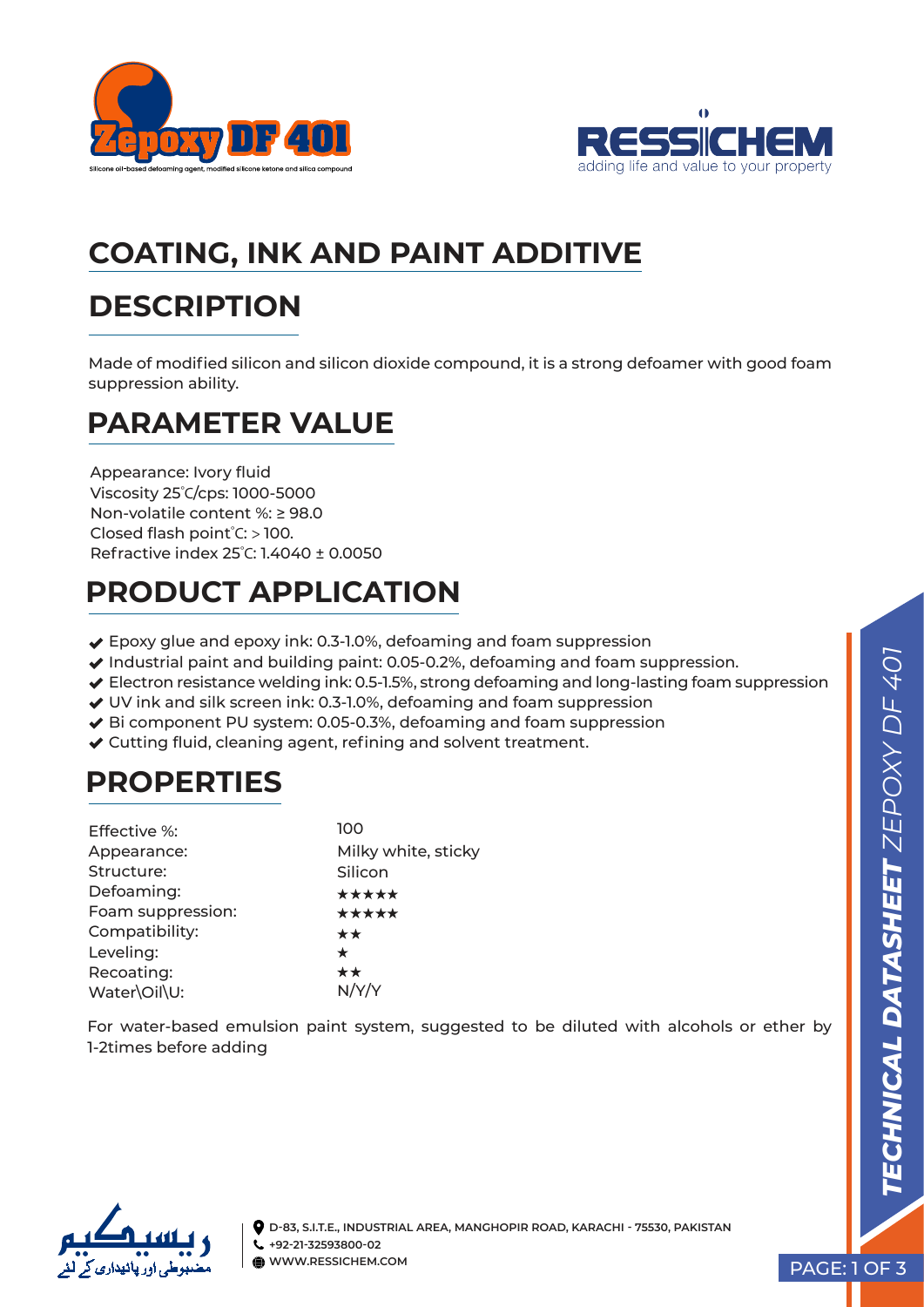



## **ADDING METHODS:**

#### **Added in the foam solution in advance**

The defoamer can effectively suppress bubbles when it is added in advance.

#### **Continuous trickle-down**

In case of a continuous cycle where the defoamer is constantly consumed, using a method of continuous trickle-down the defoamer can effectively eliminate the bubbles.

#### **◆ Spray sprinkling**

The use of spraying method is effective when a large number of bubbles are produced in a short time or temporary bubbles generated have to be eliminated. Air gun can also be used to spray the diluted defoamer directly at the foam. Large diameter sprayer is ideal, if the sprayer aperture is too small, the defoamer becomes foggy and cannot effectively eliminate the bubbles.

#### **Smear on the container**

This method is quite effective to control the bubbles generated in certain circumstances. In the foam container paint the defoamer in the shape of a ribbon. The foam will be eliminated if the bubbles reach the surface smeared with the defoamer.

### **NOTE:**

- Recommend diluting the defoamer to about 10% of the solution by solvent before using. Add under the condition of a higher dispersion rate and ensure that the defoaming system can be dispersed evenly.
- $\blacktriangledown$  Sediments may occur in the defoamer during storage, but this will not affect the defoaming property. Stir it until the defoamer becomes uniform and then use.
- $\blacktriangledown$  Please do not let the defoamer adhere to the skin / mucus when using. On the case of the defoamer adhesion to the skin / mucus, please wash it immediately with soap, then rinse by adequate water.

### **TRANSPORTATION**

Non-Flammable, transport according to conventional chemical transportation.

## **STORAGE AND VALIDITY**

Unopened stored when the temperature is below 38<sup>º</sup> C, the shelf-life of the product is from the date of production for 24 months. Out of this valid period, you need to test the performance before using.

## **PACKAGING**

**Zepoxy DF 401** is available as follows:

1KG and 5KG.



**D-83, S.I.T.E., INDUSTRIAL AREA, MANGHOPIR ROAD, KARACHI - 75530, PAKISTAN +92-21-32593800-02 WWW.RESSICHEM.COM**

PAGE: 2 OF 3